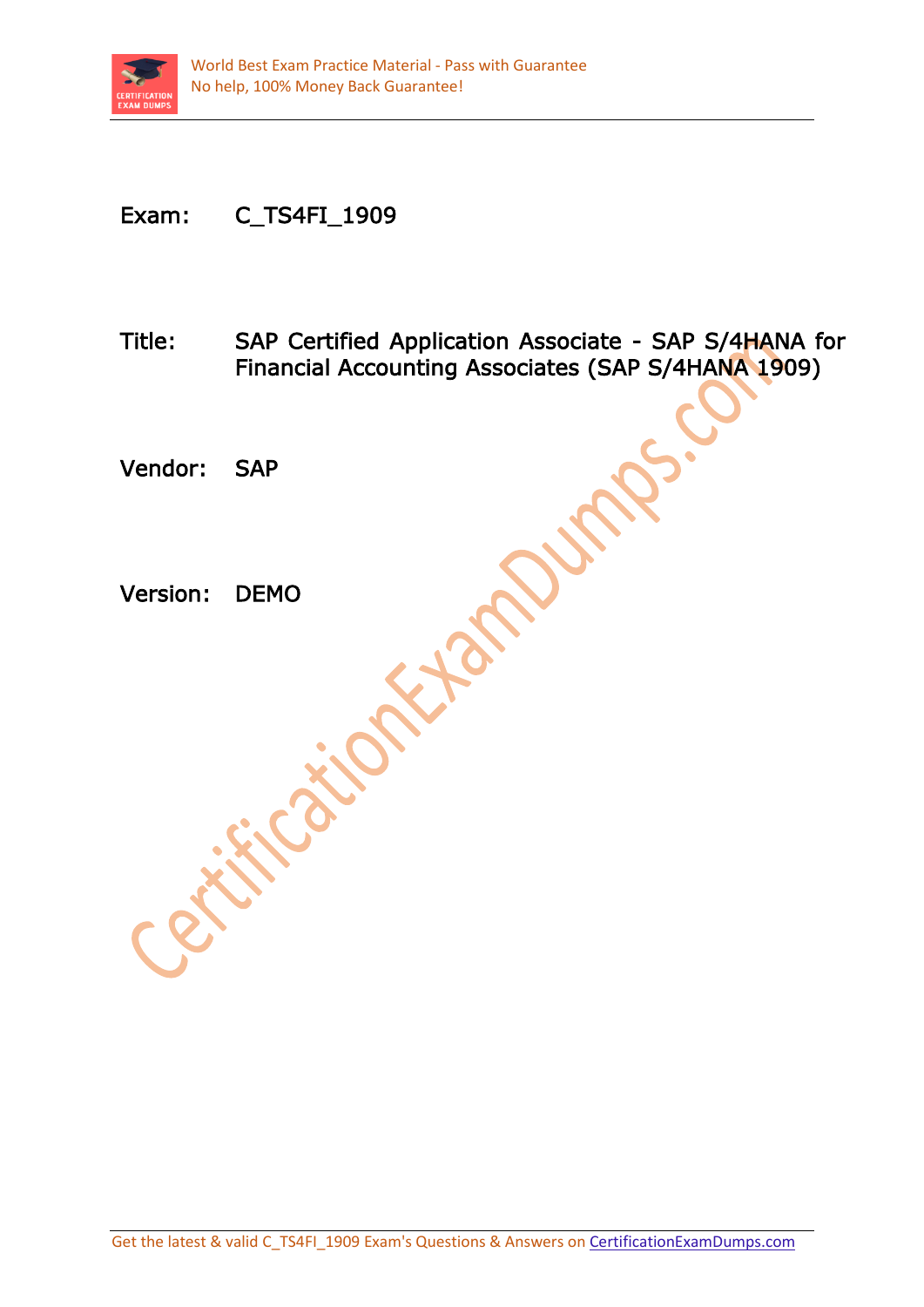

Question 1: The usage of which of the following depreciation types can be activated per depreciation area? There are 3 correct answers.

- A. Ordinary depreciation
- B. Unplanned depreciation
- C. Special depreciation
- D. Scheduled depreciation

Answer: A, B, C

Question 2: For which of the following can you park documents? There are 2 correct answers.

- 
- A. Sales invoices B. General ledger accounts

C. Material accounts D. Customer accounts

Answer: B, D

Question 3: After you collect data in the Intercompany Reconciliation tool, what are the next steps of the reconciliation process?

A. 1. Store the data 2. Present reconciled and non-reconciled data. 3. Communicate differences. 4. Post the correction documents.

B. 1. Present reconciled and non-reconciled data. 2. Post the correction documents. 3. Store the data 4. Communicate differences.

C. 1. Post the correction documents. 2. Store the data 3. Present reconciled and nonreconciled data. 4. Communicate differences.

D. 1. Store the data 2. Present reconciled and non-reconciled data. 3. Post the correction documents. 4. Communicate differences.

Answer: A

Question 4: Your customer- performs pre-closing activities on the last day of the month. Which activities are typically executed during pre-closing? There are 3 correct answers.

A. Post recurring entries for the general ledger.

B. Create the asset history sheet for asset accounting.

C. Perform foreign currency valuation for accounts payable.

D. Process bad debt expenses for accounts receivable.

Answer: A, D

Question 5: What field can you change on a posted invoice?

A. Tax code B. Cost center

C. Payment terms. D. Special G / L indicator

Answer: A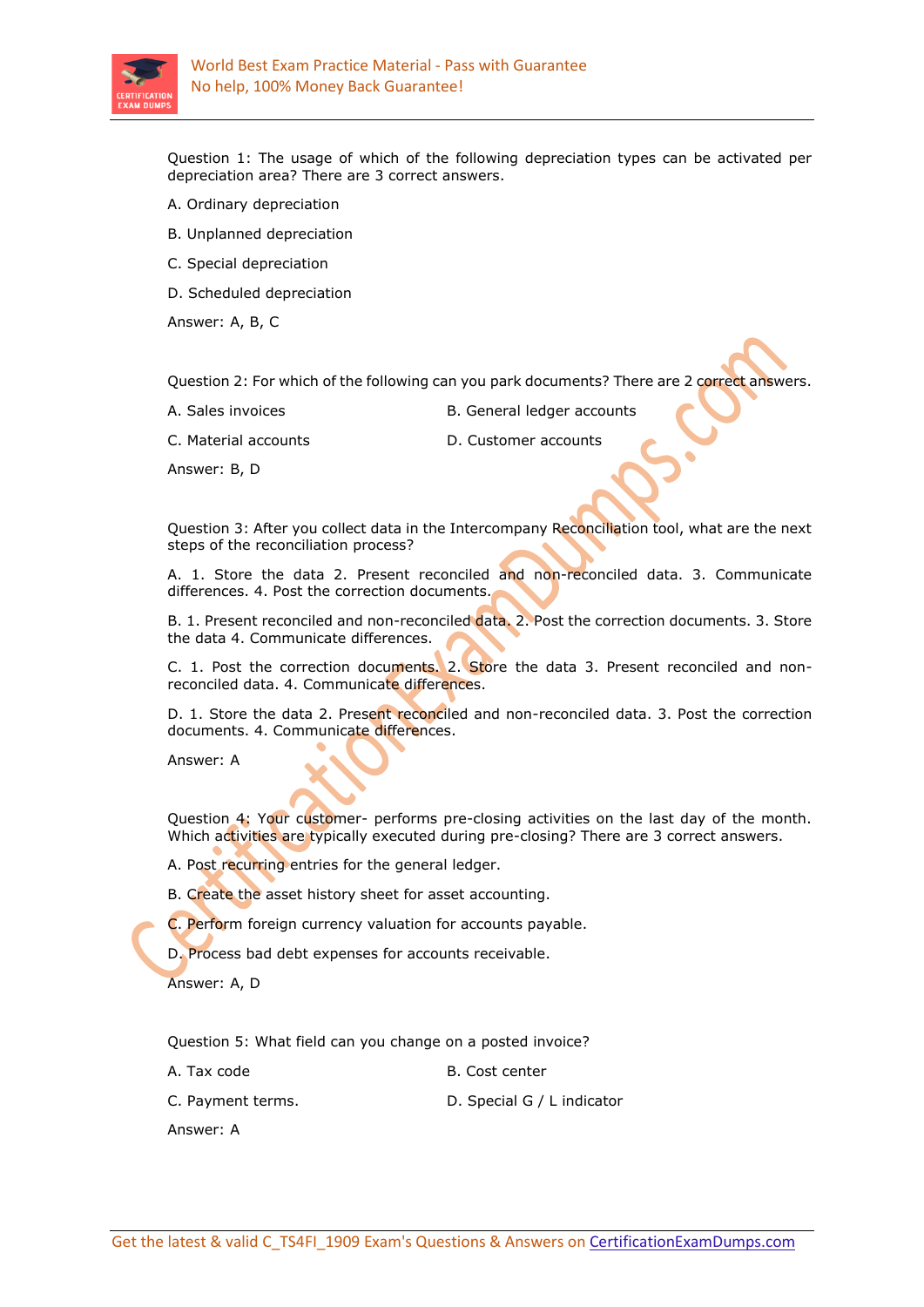

Question 6: The SAP Business Workflow has\_ process dimensions.

| A. Five  | B. Three |
|----------|----------|
| C. Four  | D. Two   |
| Answer C |          |

Question 7: You define the type of custom currency Z1 for your company code. What types of currency should be stored in the Data Entry view? There are 2 correct answers.

A. Object currency. The B. Company code currency

C. Document currency D. Custom currency type

Answer: B, C

Question 8: You are getting ready to post your first simple general ledger document using the SAP Fiori app for posting in a test environment- What configuration items do you need to set up to post a simple document? Note: There are 2 correct answers.

A. Posting period variant must be created and assigned

B. Number range and document types must be maintained

C. Line item text templates must be maintained

D. Tax types and tax codes must be maintained

Answer: A, C

Question 9: In your system, you currently perform manual outgoing payments and you want to use the automatic payment program. Which settings must you maintain as part of the configuration of the automatic payment program? There are 2 correct answers.

- A. Bank determination B. Paying company codes
- C. Payment terms D. Special G/L indicators

Answer: A, B

Question 10: Which SAP technological product provides the platform required for SAP to support the digital transformation of an organization?

A. SAP HANA B. SAP Net Weaver

C. SAP CRM D. SAP Fiori

Answer: A

Question 11: Your customer wants to start using SAP S/4HANA line-of-business solutions. Which of these solutions help you run human resource management processes? There are 2 correct answers.

A. SAP Success Factors B. SAP Hybris

C. SAP Fieldglass D. SAP Concur

Answer: A, C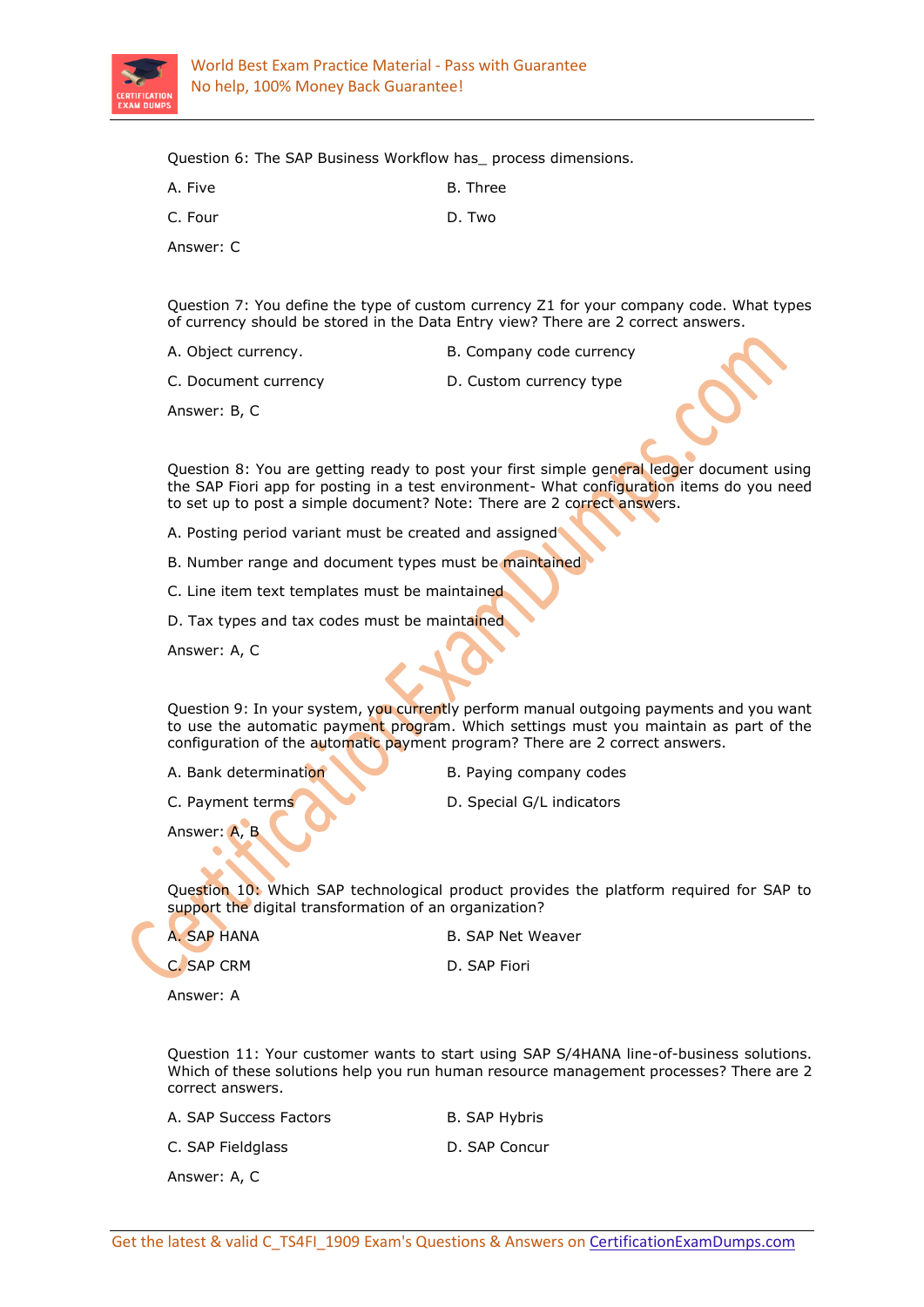

Question 12: Which of the following retirement types is referred to as scrapping?

- A. Complete integrated asset retirement
- B. Partial retirement without revenue and without customer
- C. Unplanned depreciation of remaining value
- D. Complete retirement with revenue but without customer

Answer: B

Question 13: You are starting the fiscal year-end process in Asset Accounting in SAP S/4HANA. What are the year-end closing program checks for Asset Accounting? There are 2 correct answers.

- A. Assets are complete and error free.
- B. Fixed asset fiscal year change is complete.
- C. Depreciation is posted in full
- D. General ledger and subledgers are closed.

Answer: A, C

Question 14: What does the year-end closing program in Asset Accounting do? Note: There are 3 correct answers.

A. It posts all remaining depredation and imputed interest.

B. It checks whether the depreciation is posted completely for the fiscal year.

C. It settles all assets under construction with values and maintained settlement rules.

D. It indicates if any of the created asset master records contain errors or are incomplete.

E. It blocks all postings to Asset Accounting for the closed fiscal years.

Answer: B, D, E

Question 15: What object determines the number range for business partner master data?

- A. Business partner grouping The B. Business partner type
	-

C. Business partner role **C.** Business partner category

Answer: A

Question 16: There are four dunning program steps that can be performed during the automatic dunning procedure as follows: Arrange these steps into the correct sequence.

A. Schedule the dunning run.

- B. Maintain the parameters.
- C. Start the dunning printout.
- D. Change the dunning proposal.

Answer: A, B, C, D